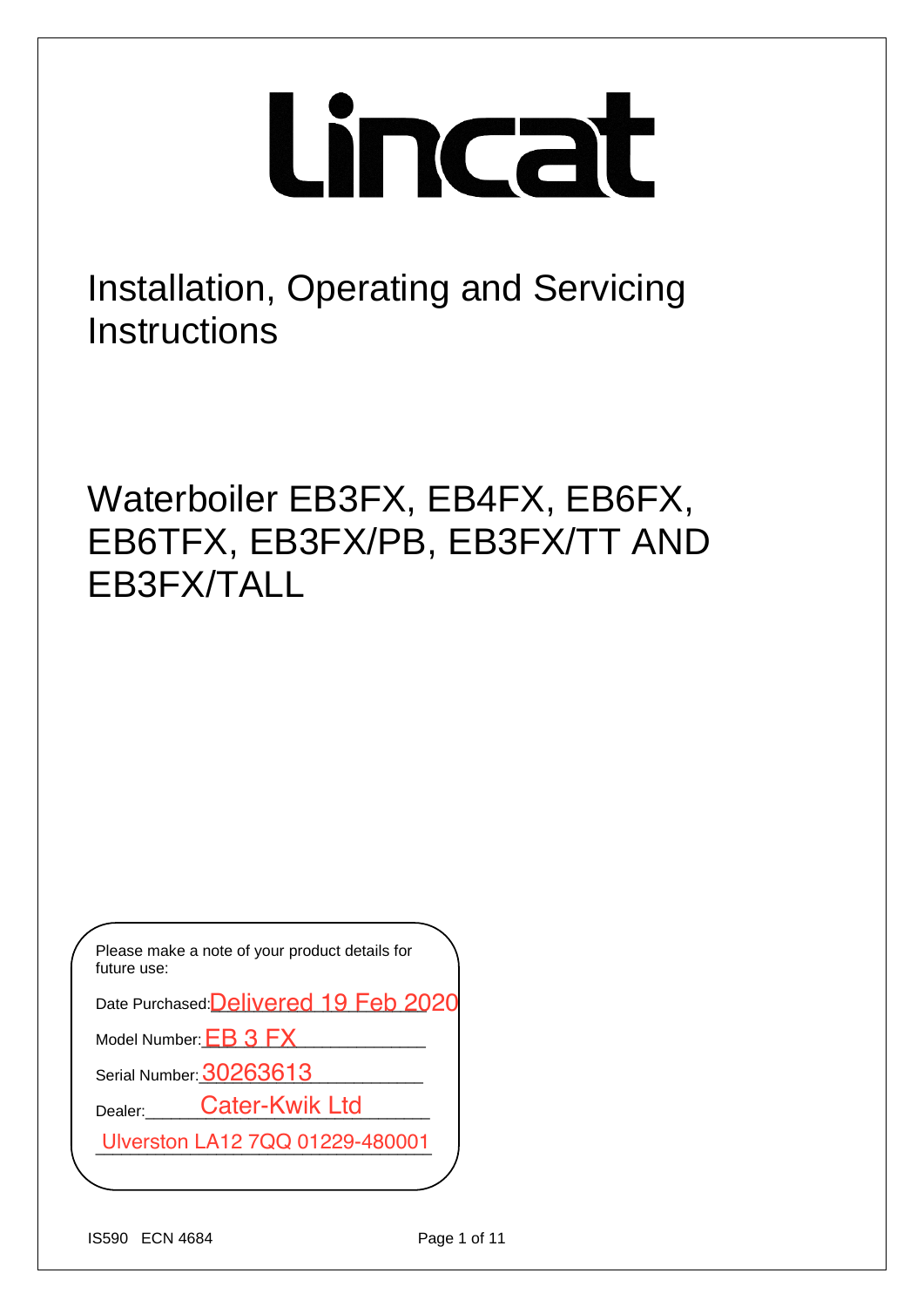## **CONTENTS**

| Important Information                 | າ  |
|---------------------------------------|----|
| <b>Warnings and Precautions</b>       |    |
| <b>Technical Data</b>                 |    |
| <b>Checklist of Enclosures</b>        |    |
| Installation and Commissioning        |    |
| <b>Operating Instructions</b>         | 5  |
| Cleaning                              |    |
| Descaling Servicing,                  |    |
| Maintenance and Component Replacement | 9  |
| <b>Fault Finding</b>                  |    |
| <b>Spare Parts List</b>               | 9  |
| Accessories                           | 9  |
| Service Information and Guarantee     | 10 |

# **IMPORTANT INFORMATION**



Read these instructions carefully before using this product, paying particular attention to all sections that carry warning symbols, caution symbols and notices. Ensure that these are understood at all times.



#### **WARNING!**

This symbol is used whenever there is a risk of personal injury.



 $NOTE$ 

**CAUTION!** This symbol is used whenever there is a risk of damaging your Lincat product.

### **NOTE:**

This symbol is used to provide additional information, hints and tips.

## **KEEP THIS MANUAL FOR FUTURE REFERENCE**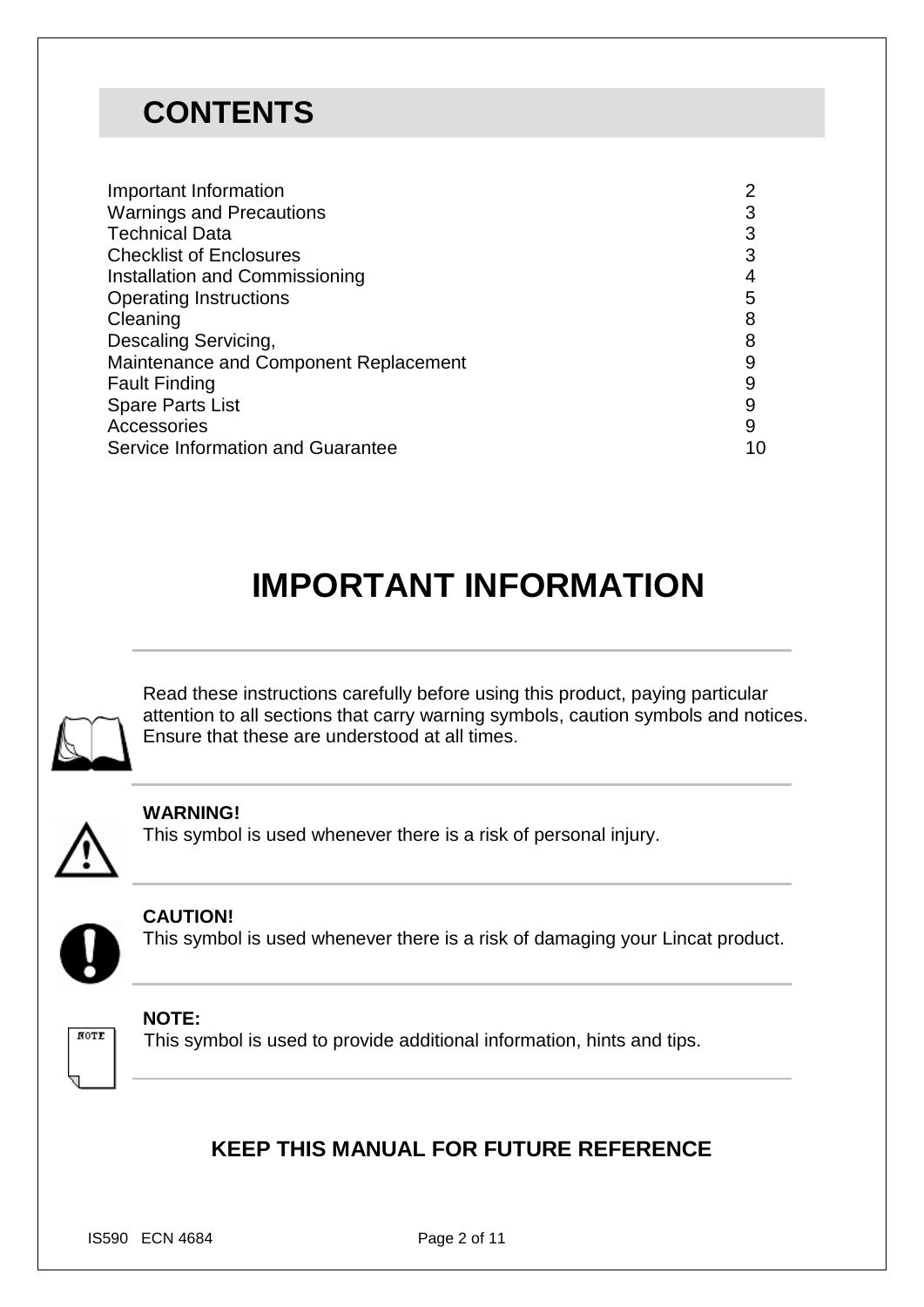## **WARNINGS AND PRECAUTIONS**



This appliance must be installed, commissioned and serviced by a qualified person in accordance with national and local regulations in force in the country of installation.

If the supply cord is damaged, it must be replaced by the manufacturer, its service agent or similarly qualified person.

Ensure that the plug/socket is accessible at all times.

Strip plastic coating and clean the appliance before use.

During operation parts may become hot - avoid accidental contact.

Disconnect this appliance before servicing, maintenance or cleaning.

## **TECHNICAL DATA**

|                    | <b>EB3FX</b> | EB4FX | EB6FX | EB6TFX | <b>EB3FX/PB</b> | EB3FX/TT | <b>EB3FX/TALL</b> |
|--------------------|--------------|-------|-------|--------|-----------------|----------|-------------------|
| Height (mm)        | 600          | 600   | 690   | 690    | 600             | 600      | 690               |
| Width (mm)         | 250          | 250   | 250   | 250    | 250             | 250      | 250               |
| Depth (mm)         | 525          | 525   | 525   | 525    | 525             | 525      | 525               |
| Weight (kg)        | 15           | 15    | 18    | 18     | 15              | 16       |                   |
| Power rating(kW)   | 3            | 4.5   | 6     | 6      | っ               | 3        |                   |
| Current rating (A) | 13           | 20    | 26    | 26     | 13              | 13       | 13                |

# **CHECK LIST OF ENCLOSURES**

| <b>Warranty card</b>         |
|------------------------------|
| Instructions manual          |
| Drip tray                    |
| Drip tray insert             |
| <b>Connection hose</b>       |
| Silicone drain hose assembly |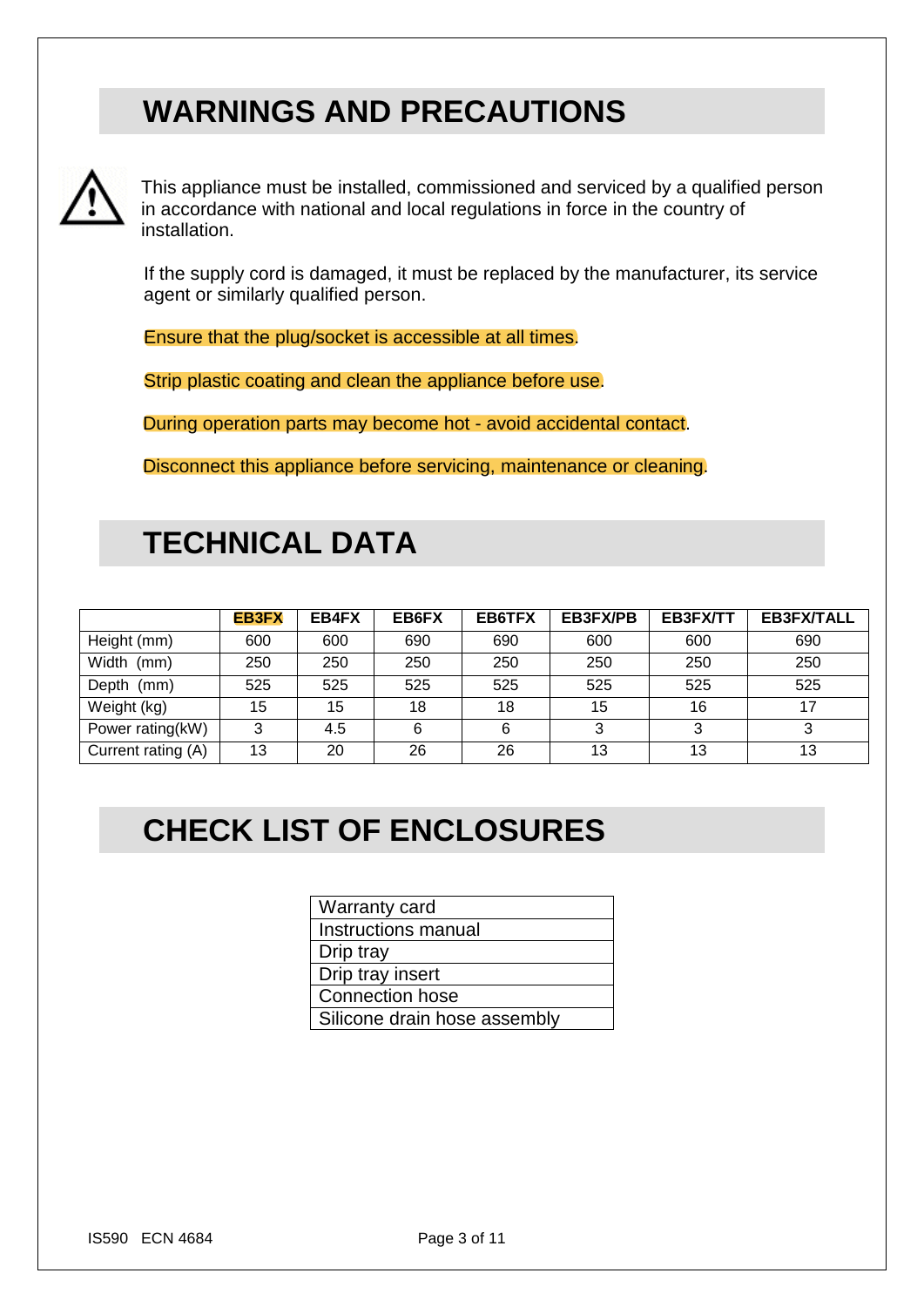## **INSTALLATION AND COMMISSIONING**

This appliance must be earthed.

If replacing the plug connect the terminals as follows: Green and Yellow wire Earth E Blue wire **Neutral N** Brown wire Live Live

Means of isolation with at least 3mm contact separation in all poles must be incorporated into the fixed wiring of EB4FX, EB6FX and EB6TFX appliances.

Supply cords shall be oil resistant, sheathed flexible cable not lighter than ordinary polychloroprene or equivalent elastomer sheathed cord (code 60245 IEC 57)

Install this appliance on a level surface ensuring all vents are unobstructed.

Only install this unit in locations where it can be overseen by trained personnel.

Inlet water pressure should be between 2 and 6 bar. (0.2MPa to 0.6MPa)

Ambient air temperature shall be between 5 and 30 deg C

#### **Electrical supply**

The **EB3FX** series are supplied with a 13 amp plug to BS1363.

The EB4FX is supplied with a bulkhead cable connector. Connect a 2.5mm<sup>2</sup> 3 core cable.

The EB6FX and EB6TFX are supplied with a bulkhead cable connector. Connect a 4mm<sup>2</sup> 3 core cable.

Means of isolation with at least 3mm contact separation in all poles must be incorporated into the fixed wiring of these appliances.

#### **Water supply and waste connection (All)**

Connect the supplied white water inlet hose to the inlet connection point on the base of the boiler and the other end to the mains supply via an accessible isolating tap with a ¾" BSP thread.

Use the hose set supplied with the appliance - any previous hose set is not to be reused.

Ensure the metal overflow pipe protrudes through the metal base of the boiler.

Potable water. If solid particles are known to be in the supply, add an extra inline filter or strainer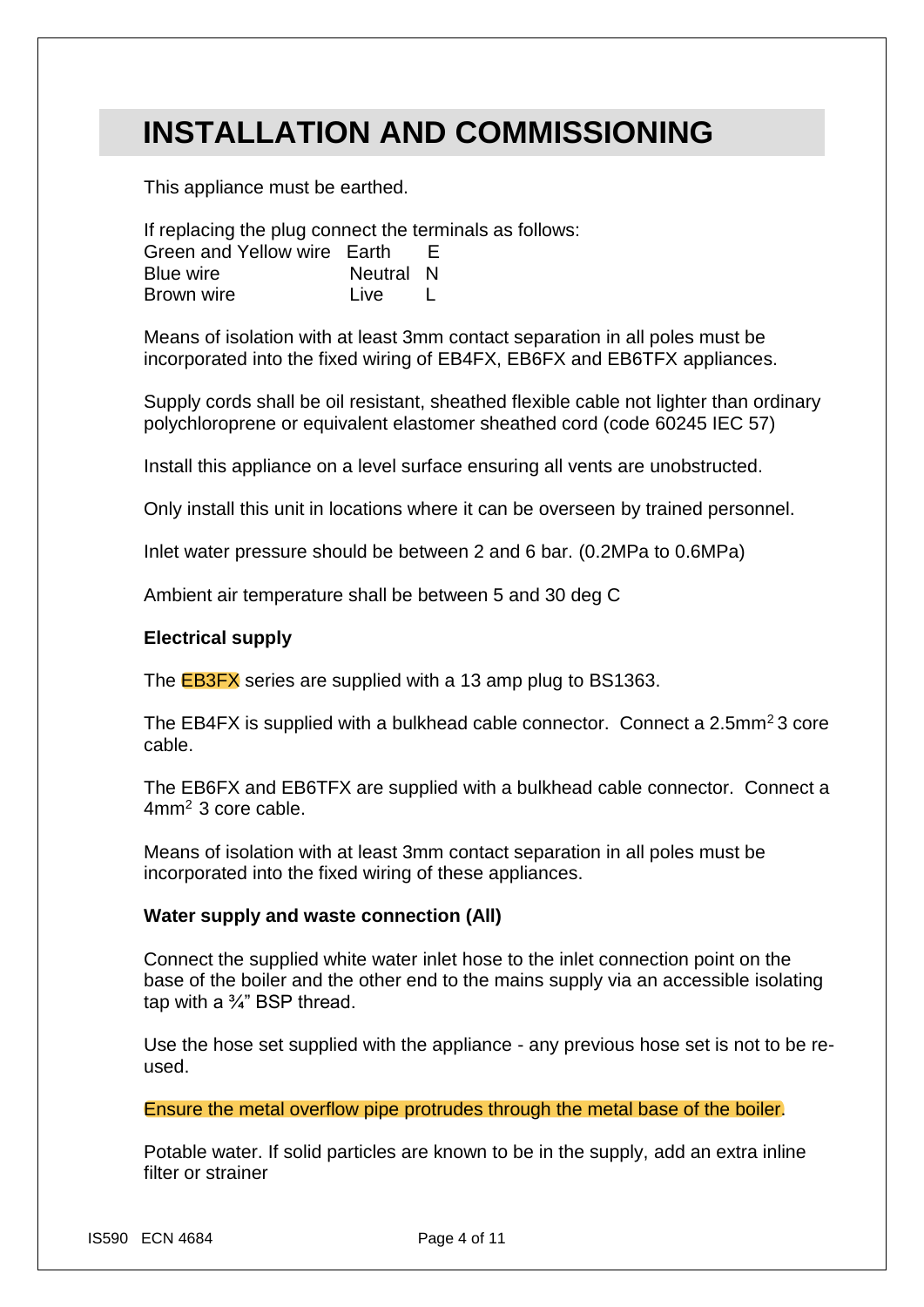## **OPERATING INSTRUCTIONS**

#### General arrangement



|    | <b>Tank Cap</b>          |  |
|----|--------------------------|--|
| R  | Touchscreen display      |  |
| C  | Dispense tap             |  |
|    | Serial plate location    |  |
| F. | <b>Water filter</b>      |  |
| F  | Lower drain valve (below |  |
|    | slide down cover)        |  |
|    | Drip tray                |  |

#### Only qualified or trained personnel should use this appliance.

#### **First Use**

Switch on the water and electricity supplies. Leave the boiler to fill for 30 minutes.

New filters have a small amount of loose, harmless, carbon particles. Drain off approximately 5 litres of water when first setting up or replacing filter.

A new unit starts in a default mode with timers and ECO options turned off.

The unit will display 'Wait' whilst it fills and heats. It will display 'Ready' when water can be drawn off.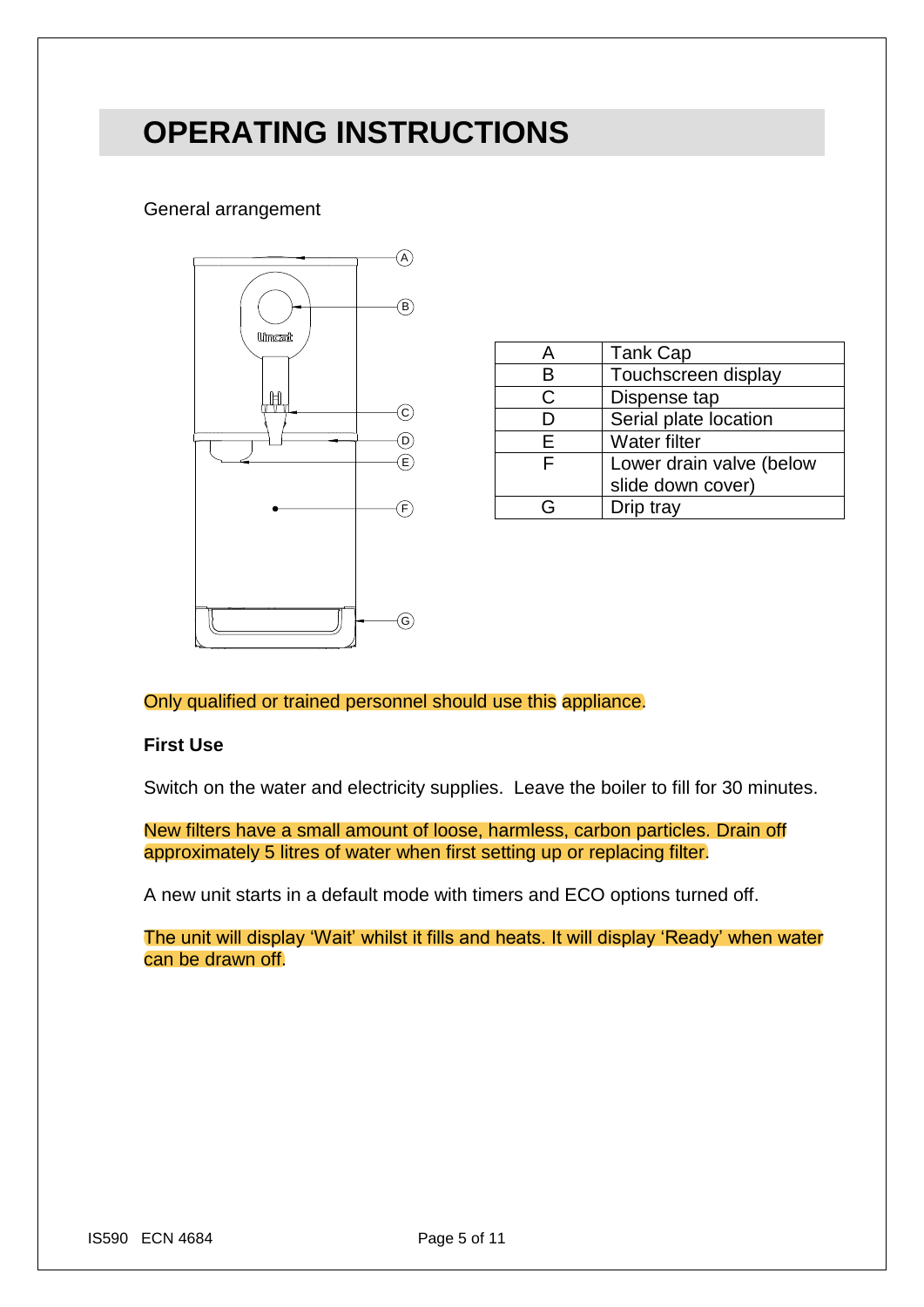#### Touchscreen display configuration



| <b>KEY</b> |                      | Pressing allows                     |
|------------|----------------------|-------------------------------------|
| A          | Power button         | On, off, Timed and ECO modes        |
| B          | Timed operation      | Access to timer settings            |
| C          | <b>ECO</b> operation | Access to ECO options               |
| D          | <b>Clock</b>         | Access to clock settings            |
| E          | Ready, Wait          | Clock, descale, PIN lock and        |
|            |                      | temperature                         |
| F          | Element on           |                                     |
| G          | Filter life icon     | Reset filter life after replacement |
| н          | Water in             |                                     |

When the boiler is supplied the ECO mode, timed mode and clock function are all turned off.

To select these options press the "Power button", select the feature required and follow the on-screen instructions.

To adjust the temperature, clock or to perform a boiler descale press "Ready", select the option and follow the on-screen instructions.

Eco mode only fills the tank to the mid-way point. It reduces the rapid draw-off but saves energy and reduces heat-up time from cold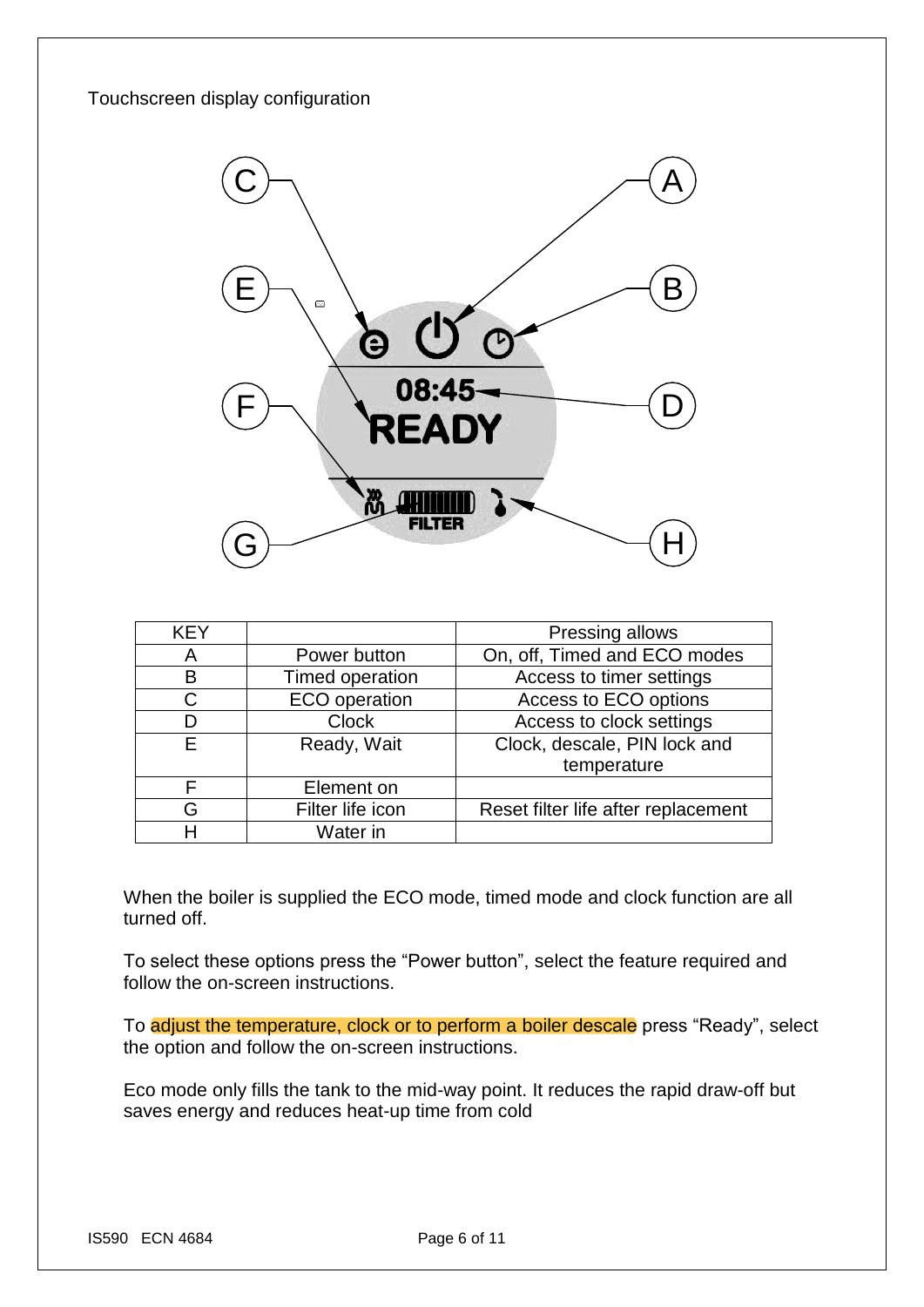Predictive Eco monitors the boilers usage and decides when the unit should switch in and out of Eco mode. This is best used with the timed option to save the most amount of energy.

All units are fitted with a settings PIN lock. Press Ready and then Settings to access the PIN setting screen. The EB3F/PB is fitted with an extra setting to lock the dispense tap operation and an additional time setting that is used to set the maximum time after the last dispense that the boiler is unlocked for. A master PIN code is available from Lincat Service should you forget the user set PIN.

Filter Replacement

The filter display shows the estimated life remaining in the filter cartridge. A reminder message is displayed when the filter needs changing.

#### To replace the filter:

Twist the base of the filter (E) 90 degrees to the left and lower the cartridge out of the appliance. It will contain a small amount of water.

Insert the new filter into the recess and lock in place by twisting to the right.

Press the "Filter life icon" and follow the on-screen instructions to reset the filter life.

Drain off approximately 5 litres of water to remove any loose carbon particles from the filter.

The boiler will not fill if the filter is removed as the filter head incorporates a shut-off valve.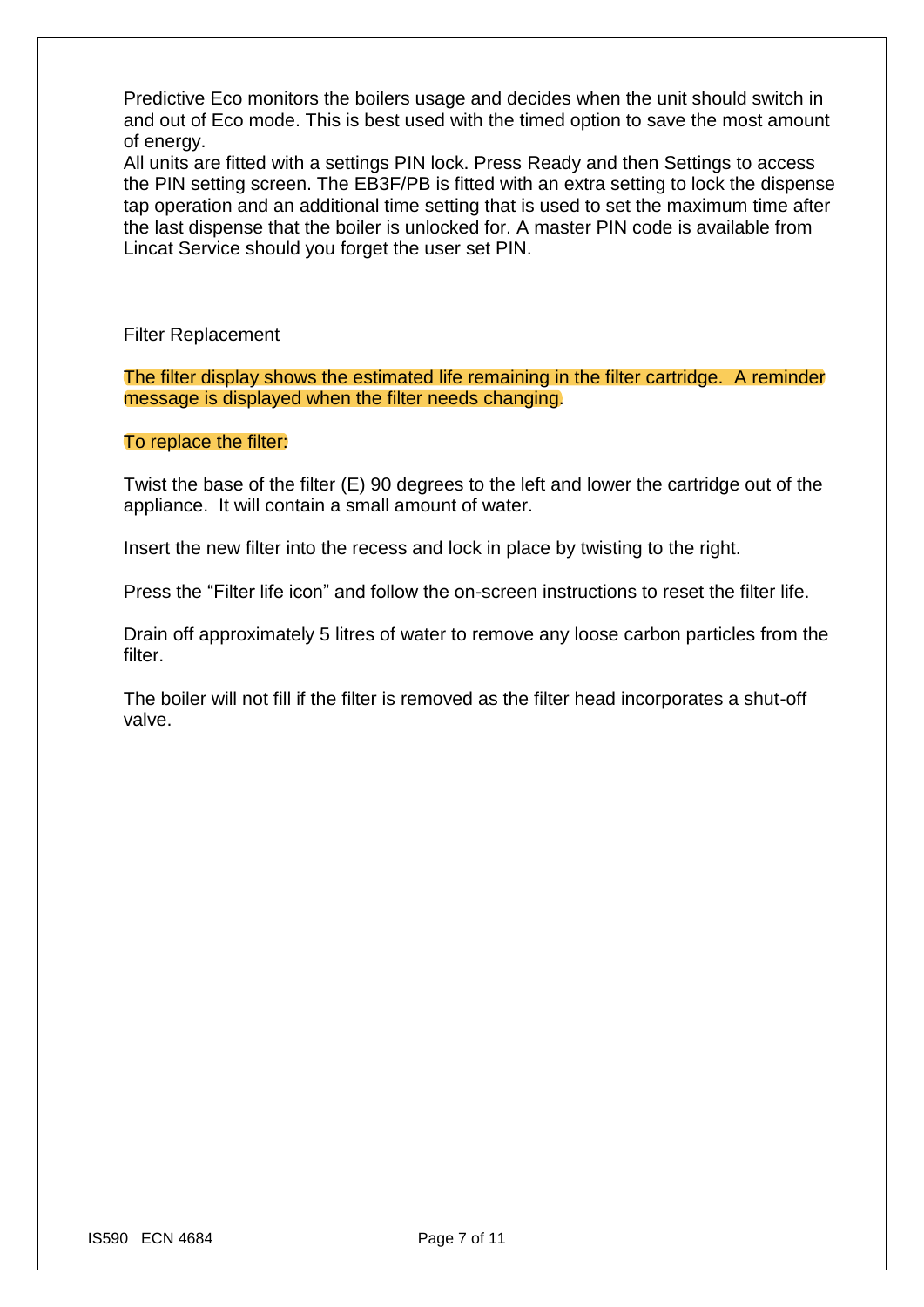## **CLEANING**

Do not use a water jet or steam cleaner, and do not immerse this appliance.

Clean all panels with warm water and mild detergent and do not use abrasive materials. Dry with a soft cloth.

Slide out and empty the drip tray regularly, and wipe the dispensing tap spout daily to remove limescale deposits.

## **DESCALING**

All FilterFlow models incorporate an indicator probe to detect limescale build-up. They are also equipped with a descaling programme, which enables you to descale the unit yourself following on-screen instructions. This will reduce the build-up of scale; however, an engineer may still be required to descale the boiler in hard water areas. In common with all water boiler manufacturers, service calls resulting from limescale are not covered by warranty.

De-scaling is an important maintenance task and must be performed to maintain the warranty.

The incorporated de-scale routine takes about an hour to complete and the boiler cannot be used during the routine. Lincat offer a purpose designed de-scaler powder, part number DP10 that should be used.

In hard water areas the built in descaling routine may not be sufficient to remove all the scale from the tank and a manual descale will be required. The following procedure should be used. This requires a degree of competence from the person carrying out the de-scale.

- Isolate the machine from the water and electric supply.
- Allow the water to cool and drain the tank.
- Remove the outer and inner lids.
- Drain the tank.
- Remove as much scale as possible by hand paying particular attention to the level sensors and element.
- Descale using a propriety de-scaler, follow the instructions carefully.
- Thoroughly clean and flush the tank. Dry the level sensor insulators at the top of the tank.
- Refit the lids, turn on the water and electric.

If there is a fault with the unit it will not be possible to de-scale the unit using the inbuilt programme. The unit will have to be manually chemically de-scaled. Do not mechanically de-scale with a scraper.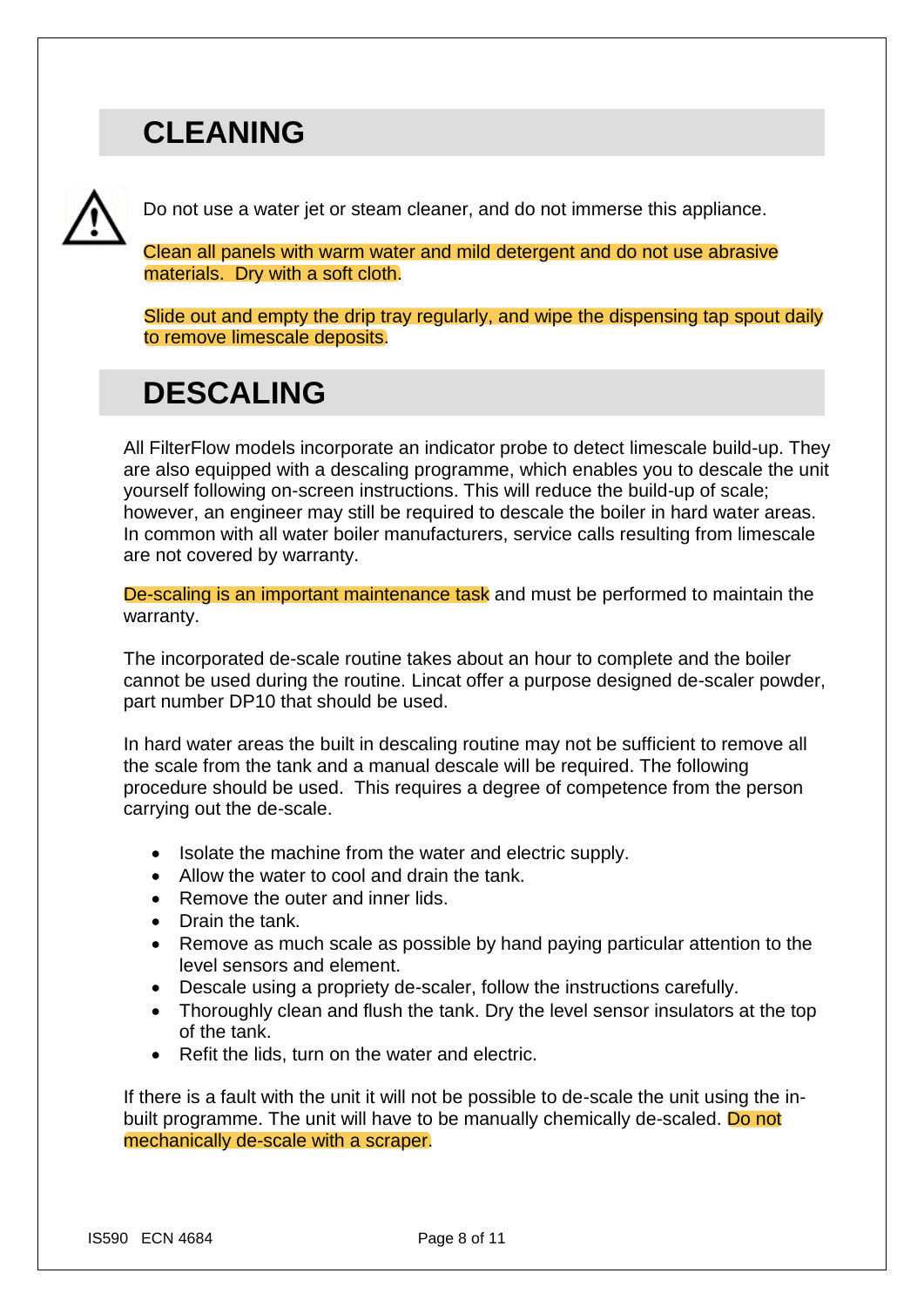Failure to descale a unit may result in the boiler overfilling and leaking from the overflow.

## **SERVICING, MAINTENANCE AND COMPONENT REPLACEMENT**

All maintenance and component replacement on this appliance should be carried out by one of our recommended service engineers.

## **FAULT FINDING**

Please refer to the Service Help Desk number on the final page of this manual.

## **SPARE PARTS LIST**

For spare parts for your waterboiler please contact the Lincat Spares department on 01522-875510. Refer to the serial plate for the model and serial number of your waterboiler, as this will help us quickly identify the part you require.

## **ACCESSORIES**

| <b>Part Number</b> | <b>Description</b>        | <b>Used on</b>             |
|--------------------|---------------------------|----------------------------|
| <b>BR55</b>        | <b>Wall bracket</b>       | EB3FX, EB4FX, EB3FX/TT and |
|                    |                           | EB3FX/PB                   |
| <b>BR56</b>        | Wall bracket              | EB3FX/TALL, EB6FX and      |
|                    |                           | EB6TFX                     |
| <b>FC04</b>        | <b>Replacement filter</b> | <b>All models</b>          |
| <b>DP10</b>        | <b>De-scaler powder</b>   | <b>All models</b>          |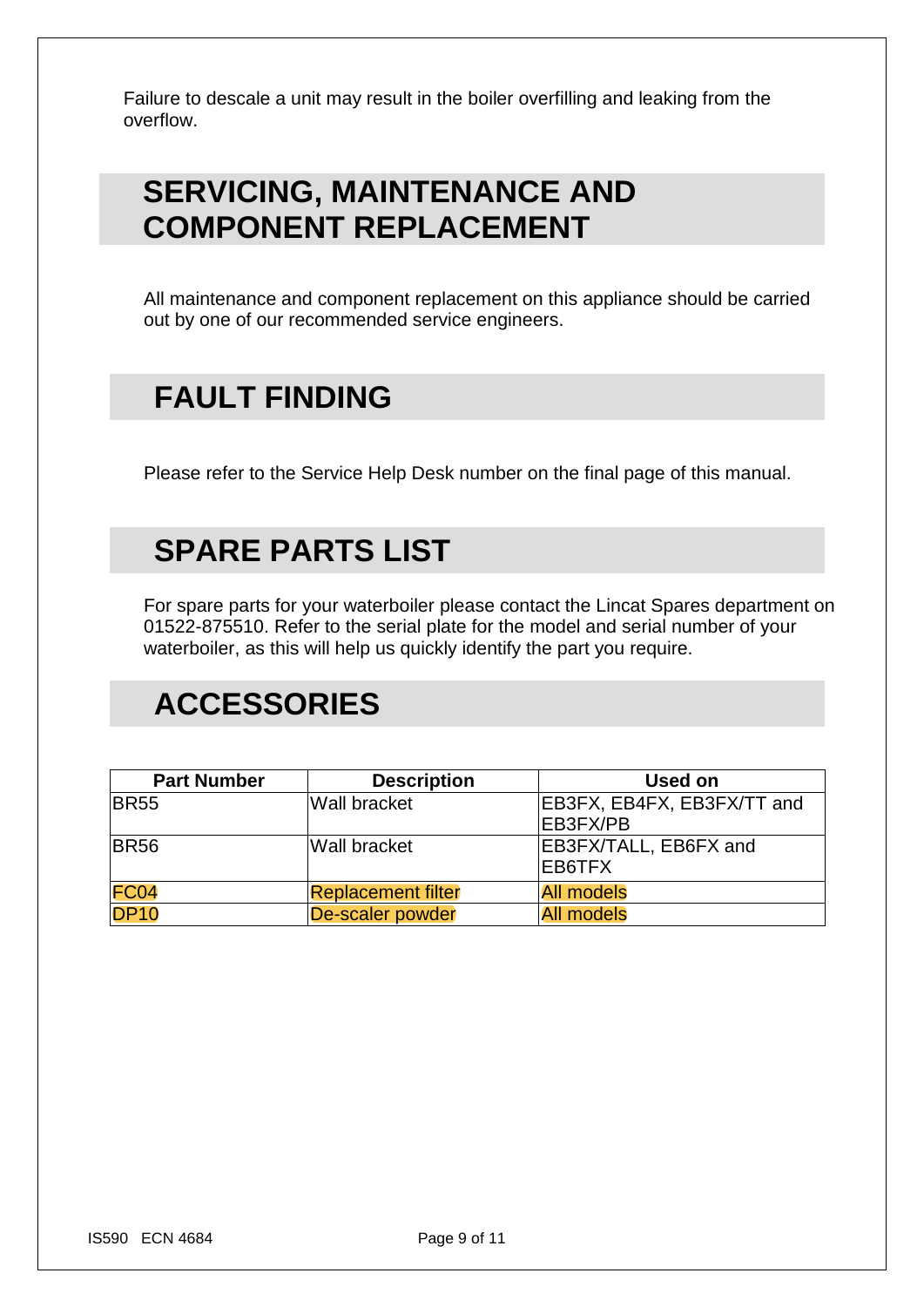## **SERVICE INFORMATION**

For help with the installation, maintenance and use of your **Lincat** equipment, please contact our service department:

#### **UK: 01522 875520**

For non-UK customers, please contact your local Lincat dealer

All service work, other than routine cleaning should be carried out by one of our authorised service agents. We cannot accept responsibility for work carried out by other persons.

To ensure your service enquiry is handled as efficiently as possible, please tell us:

- Brief details of the problem
- Product code
	- Type number  $\rightarrow$  All available on serial plate
- Serial number

Lincat reserve the right to carry out any work under warranty, given reasonable access to the appliance, during normal working hours, Monday to Friday, 08:30 to 17:00.

#### **GUARANTEE**

#### **Expires 19 Feb 2022**

This unit carries a comprehensive UK mainland 2 year warranty. The quarantee is in addition to, and does not diminish your statutory or legal rights.

The guarantee does not cover:

- Accidental damage, misuse or use not in accordance with the manufacturer's instructions
- Consumable items (such as filters, glass, bulbs, slot toaster elements and door seals.)
- Damage due to incorrect installation, modification, unauthorised service work or damage due to scale, food debris build-up, etc.

The manufacturer disclaims any liability for incidental, or consequential damages. Attendance is based on reasonable access to the appliance to allow the authorised technician to carry out the warranty work.

Service calls to equipment under warranty will be carried out in accordance with the conditions of sale. Unless otherwise specified, a maximum of 15 minutes of administrative time, not spent directly carrying out servicing work, is provided for within the warranty. Any requirement for staff attending the call to spend greater time than 15 minutes due to administrative requirements, such as on health and safety risk assessments, will be chargeable at the prevailing rate.